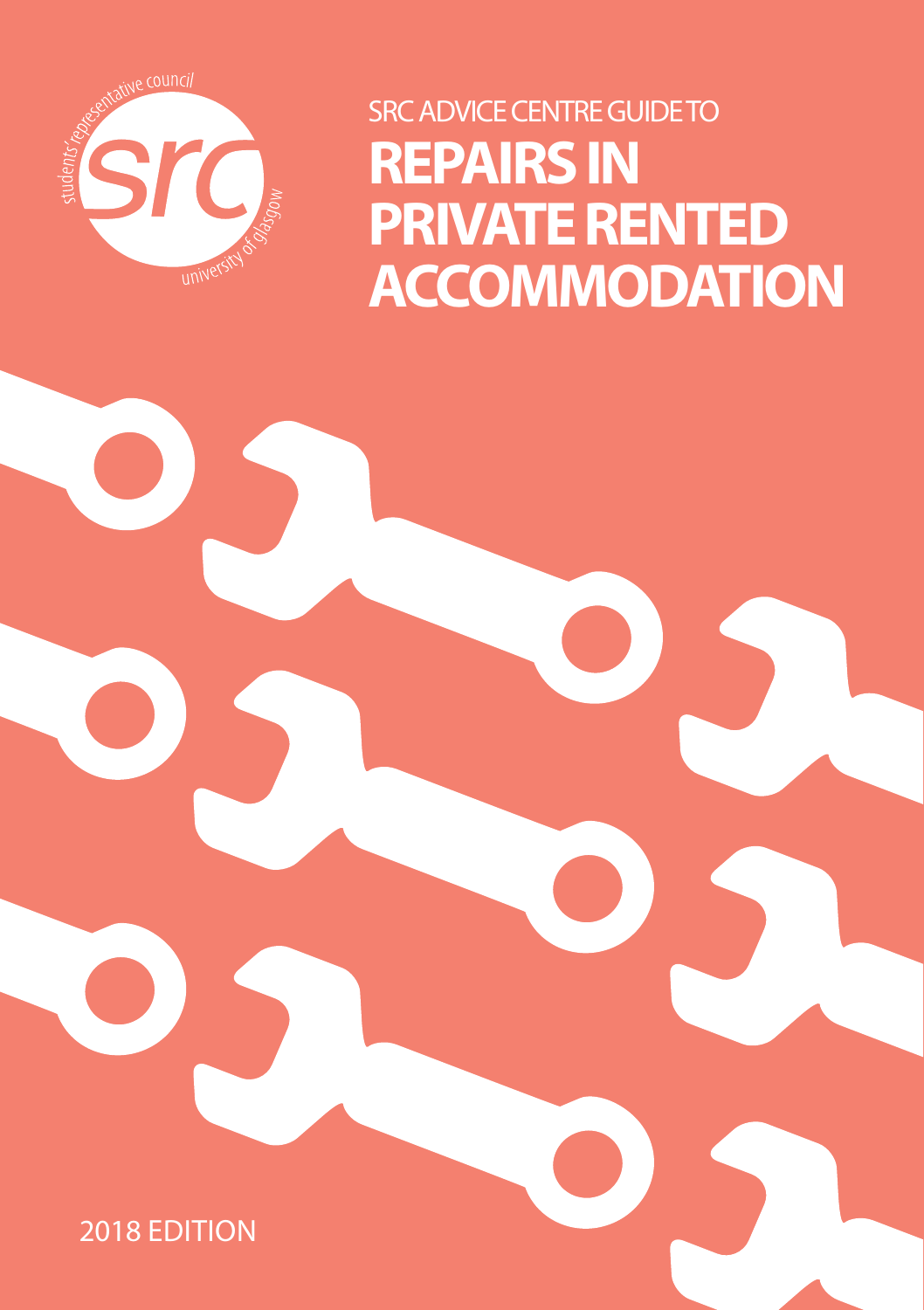# **ABOUT**

This leaflet is designed to give you some basic information about repairs in private rented accommodation.

Turn overleaf to view a selection of frequently asked questions and find out more information about the correct procedures to follow.

Remember you can always contact the SRC Advice Centre for more information or to discuss your options.

The service is free and confidential.

# MORE INFORMATION

For more information about topics covered in this leaflet, visit the SRC Advice Centre website:

# **[www.glasgowstudent.net/advice](http://www.glasgowstudent.net/advice)**



# **YOUR RIGHTS**

# WHAT ARE MY RIGHTS?

#### **The Repairing Standard**

Landlords and Letting Agents have a legal responsibility to undertake repairs and make sure that a property meets what is known as the repairing standard.

To meet this, the following standards must be met:

- Wind and watertight property, reasonably fit for human habitation
- Structure and exterior in reasonable repair and proper working order
- Installations for the supply of water and heated water, gas, electricity, sanitation and heating in a reasonable state of repair and in proper working order
- Fixtures, fittings and appliances provided must be in reasonable repair / proper working order
- Furnishings capable of being used safely for the purpose for which they are designed
- Carbon monoxide alarm in rooms where there is a risk of exposure to CO
- Functioning smoke alarm (in living room and circulation spaces, such as hallways and landings) and heat alarm (in every kitchen)

#### **The Tolerable Standard**

All landlords also have to meet the tolerable standard. This is the minimum standard a property has to meet to be fit for occupation.

This covers similar areas such as **structure, dampness, lighting, ventilation, heating, insulation, water supply, toilet drainage, cooking facilities and safe electrical installations**. There may be extra repair responsibilities specified within your tenancy agreement.

**Nothing in a tenancy agreement can take away a landlord's responsibility to meet both the repairing standard and the tolerable standard.**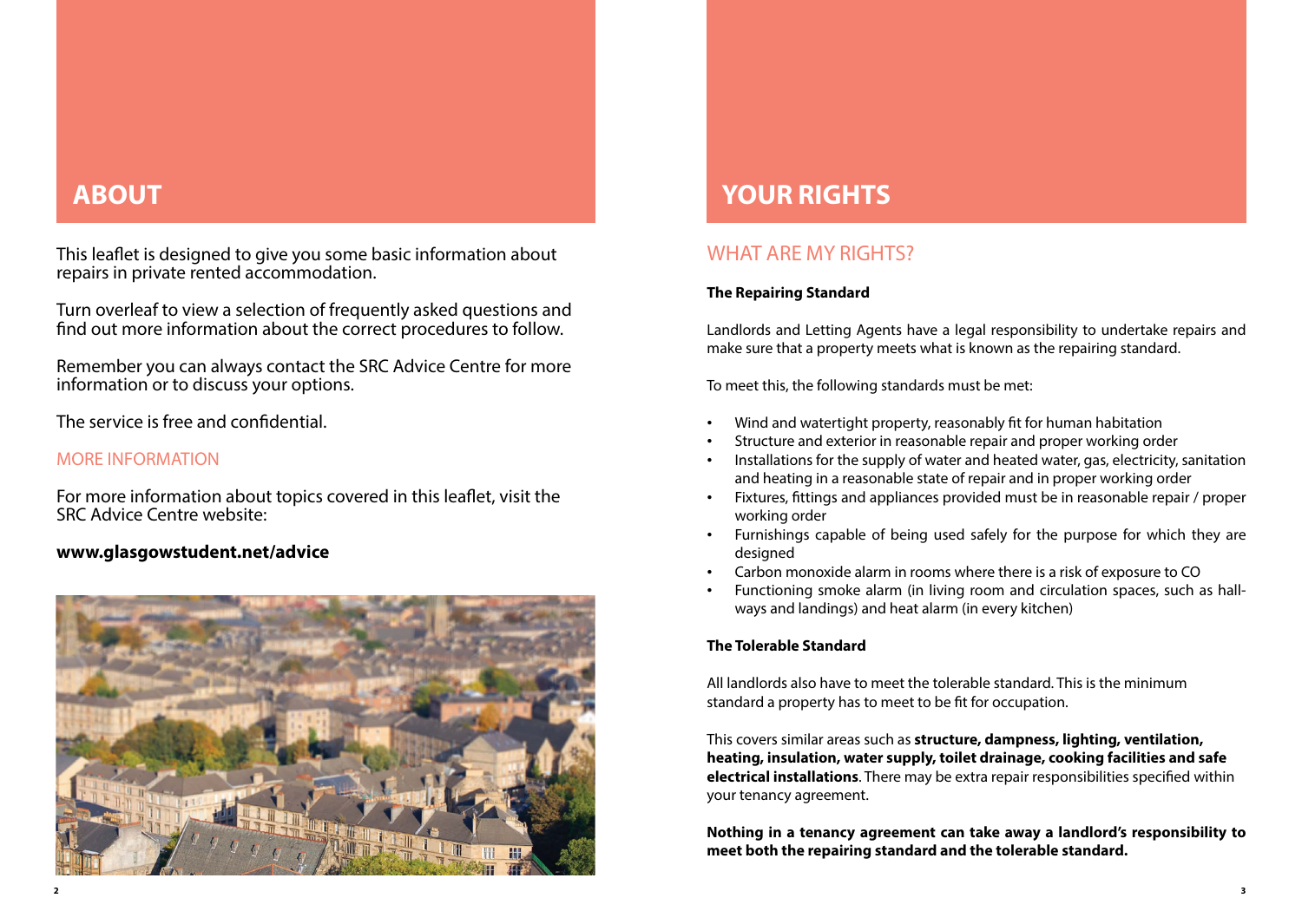# **REPORTING, DURATION & ACCESS RESPONSIBILITY & CARE**

# HOW DO I REPORT REPAIRS?

Contact your landlord or letting agent in the first instance, clearly highlighting all the problems needing attention and ask for repairs to be carried out. Keep a note of when you contacted them, and if possible make this initial contact in writing / email, in case you need to chase it up later.

# HOW LONG SHOULD IT TAKE TO CARRY OUT REPAIRS?

This depends on the nature of the problem; serious risks to your health and safety should be dealt with urgently (perhaps 1 or 2 days), whereas more minor repairs might take a little bit longer (perhaps up to 28 days). Where there are delays, seek clarity on what specifically is causing the delays to determine whether this seems reasonable or not.

# CAN A LANDLORD GAIN ACCESS TO A PROPERTY WITHOUT MY PERMISSION TO CARRY OUT REPAIRS?

You must allow your landlord reasonable access for inspection or work to bring the tenancy up to the repairing standard. If you don't, your landlord may approach the Housing and Property Chamber to formally seek access. If the issue in question is an emergency (e.g. a leaking pipe), the landlord can gain access without permission with their own keys.

# WHAT IF I NEED TO FIND ALTERNATIVE ACCOMMODATION?

If there is serious damage to a property (e.g. a flood) you may have to move out and seek alternative accommodation. Your landlord may have insurance to cover the cost of this. First ask your landlord / agent what help they are able to offer you. If they are not willing to cover this cost, you can alternatively ask that they suspend rent charges for this period until repairs are completed.

If this is refused, you can then approach the Housing and Property Chamber and follow their process to investigate as a failure of the repairing standard. Always check your lease agreement for any clauses on this and if in doubt speak to someone in the SRC Advice Centre.

# THE LANDLORD STATES THAT THE NFFD TO RFPAIR IS MY FAULT. WHAT CAN LDO?

It's up to you to keep the property in good condition. Your tenancy agreement should note what your responsibilities are and what 'reasonable care' might look like. This typically might include:-

- Keeping the property reasonably clean, adequately ventilated, heated and reporting any problems to your landlord for repair (for example, a blocked drain or broken boiler)
- Keeping the furniture and fittings in good condition (allowing for normal wear and tear)
- Not causing any damage to the property or carrying out unauthorised alterations
- Carrying out minor maintenance (for example, changing light bulbs and keeping communal areas clean and tidy)
- Preventing water pipes from freezing in cold weather and not interfering with smoke, carbon monoxide or heat detectors, fire alarms or door entry systems.

#### **If you feel that the landlord is putting responsibility on you unreasonably, seek advice from the SRC Advice Centre.**

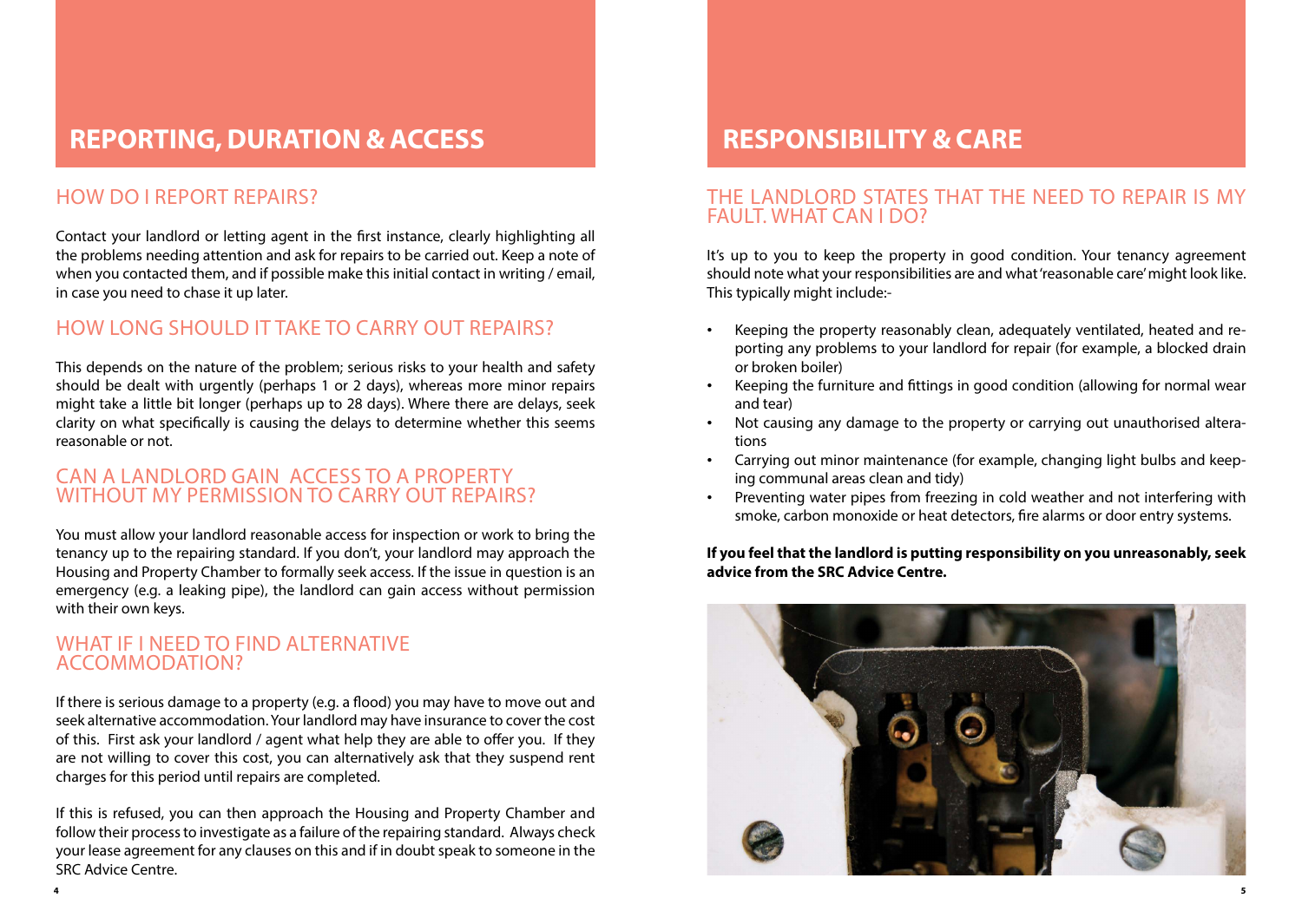# **INCOMPLETE REPAIRS**

#### I HAVE INFORMED MY LANDLORD AND THEY HAVEN'T DONE THE REPAIRS. WHAT ARE MY OPTIONS?

Where the landlord has failed to carry out a repair within a reasonable time, you may need to escalate the problem using the following steps as a guide:

### **Step 1**

#### **Notify Your Landlord**

Send a letter / email to your landlord emphasising what has not been done satisfactorily, what impact this is having and again asking that they take action.

The Advice Team have put together a template letter you can customise with your own circumstances and send to your letting agent or landlord.

#### **Download**

[www.glasgowstudent.net/advice/ac](http://www.glasgowstudent.net/advice/accommodation/repairs)[commodation/repairs](http://www.glasgowstudent.net/advice/accommodation/repairs)

#### **Step 2**

#### **Escalating problems in relation to the Repairing Standard**

If Step 1 does not resolve the problem then you can approach the Housing and

Property Chamber Tribunal who can force your landlord to carry out repairs in relation to the repairing standard.

More information and an application form can be accessed from the Housing and Property Chamber website (see useful contacts).

Before the Tribunal takes on your case, you have to be able to demonstrate that you have reported the problem to your landlord and have given them a reasonable chance to respond and resolve.

So keep dated copies of any letters or emails you send your landlord about the repairs and a record of any broken promises or tradesmen not turning-up when agreed, etc.

If you are considering this step you may find it helpful to speak to someone in the Advice Centre to initially talk this through.

#### **Step 2 Escalating problems in relation to the Tolerable Standard**

Your local Council has a statutory duty to look into any failure of this standard. Sanctions are available to local authorities in respect of any property found to be below the tolerable standard. Glasgow City Council details are in the useful contacts section.

## CAN I WITHHOLD MY RENT?

Where you are confident you have given your landlord reasonable notice and time to resolve an issue, you can highlight to them within a letter or email that you intend to withhold rent until the problems are resolved.

If you do this you will need to keep the money to one side, as it will need to be paid once the repair is completed.

A strong word of caution with this – withholding rent may actually inflame the situation, and lead to threats of eviction and worsening relations with your landlord. Speak to the SRC Advice Centre if you are considering this option.

The Housing and Property Chamber may make a 'rent relief order' when it has decided that a landlord has failed to comply with a repairing standard enforcement order. This means that until the issue is resolved, you pay a reduction in rent.

### CAN LCLAIM COMPENSATION?

If the landlord is at fault you may be able to claim compensation for key areas like damage to property, health or overall inconvenience.

Sending a letter or email to the landlord or agent outlining the range of problems, the delays in resolving these and the impact this has had is a good first

step. This should include any evidence to strengthen your case for compensation, including pictures, receipts, medical reports etc. There are no set rules of what to ask for so you must judge what you think is reasonable given the circumstances.

If after taking this step your landlord or letting agent does not agree to pay compensation or you feel the amount is not acceptable it might be helpful to speak to someone in the SRC Advice Centre for additional advice.

#### I HAVE A PEST INFESTATION AT MY PROPERTY, WHAT SHOULD I DO?

For problems relating to insect / rat infestations, you should contact your Landlord initially then, if needed, the Council's Pest Control Team (see useful contacts).